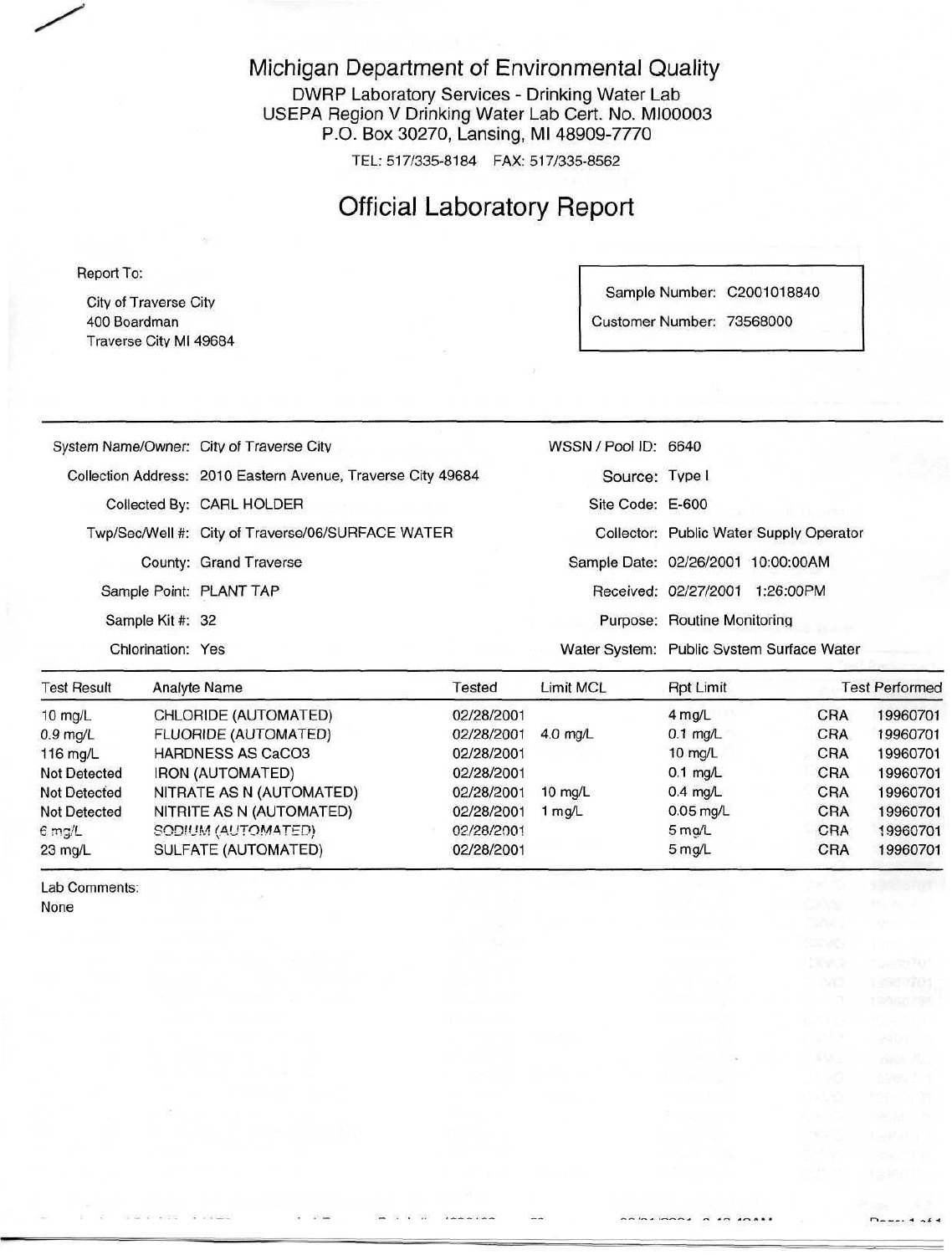Michigan Department of Environmental Quality

DWRP Laboratory Services - Drinking Water Lab USEPA Region V Drinking Water Lab Cert. No. MI00003 P.O. Box 30270, Lansing, Ml 48909-7770

TEL: 517/335-8184 FAX: 517/335-8562

### Official Laboratory Report

Report To:

City of Traverse City 400 Boardman Traverse City Ml 49684 Sample Number: C2001018841

Customer Number: 73568000

|                     |                    | System Name/Owner: City of Traverse City                           |            | WSSN / Pool ID: 6640 |                                    |                                           | 935                      |
|---------------------|--------------------|--------------------------------------------------------------------|------------|----------------------|------------------------------------|-------------------------------------------|--------------------------|
|                     |                    | Collection Address: 2010 Eastern Ave- Water Plant, Traverse City   |            | Source: Type I       |                                    |                                           | <b>MOULA</b><br>2012-281 |
|                     |                    | Collected By: CARL HOLDER                                          |            | Site Code: E-600     |                                    |                                           | 590070                   |
|                     |                    | Twp/Sec/Well #: City of Traverse/ ? /SURFACE WATER                 |            |                      |                                    | Collector: Public Water Supply Operator   |                          |
|                     |                    |                                                                    |            |                      |                                    |                                           |                          |
|                     |                    | County: Grand Traverse                                             |            |                      | Sample Date: 02/26/2001 10:00:00AM |                                           |                          |
|                     |                    | Sample Point: PLANT TAP                                            |            |                      | Received: 02/27/2001 1:26:00PM     |                                           |                          |
|                     | Sample Kit #: 36VO |                                                                    |            |                      | Purpose: Routine Monitoring        |                                           | 데 가고 가격                  |
|                     | Chlorination: Yes  |                                                                    |            |                      |                                    | Water System: Public System Surface Water |                          |
| <b>Test Result</b>  |                    | Analyte Name                                                       | Tested     | Limit MCL            | <b>Rpt Limit</b>                   |                                           | <b>Test Performed</b>    |
| Not Detected        | BENZENE            |                                                                    | 03/09/2001 | $0.005$ mg/L         | 0.0005 mg/L                        | <b>CXVO</b>                               | 19960701                 |
| Not Detected        |                    | <b>BROMOBENZENE</b>                                                | 03/09/2001 |                      | 0.0005 mg/L                        | <b>CXVO</b>                               | 19960701                 |
| Not Detected        |                    | <b>BROMOCHLOROMETHANE</b>                                          | 03/09/2001 |                      | 0.0005 mg/L                        | <b>CXVO</b>                               | 19960701                 |
| Not Detected        |                    | <b>BROMOFORM</b>                                                   | 03/09/2001 | $0.10$ mg/L          | 0.0004 mg/L                        | <b>CXVO</b>                               | 19960701                 |
| Not Detected        |                    | <b>BROMOMETHANE</b>                                                | 03/09/2001 |                      | 0.020 mg/L                         | <b>CXVO</b>                               | 19960701                 |
| Not Detected        |                    | BUTYLBENZENE, NORMAL-                                              | 03/09/2001 |                      | 0.0005 mg/L                        | <b>CXVO</b>                               | 19960701                 |
| <b>Not Detected</b> |                    | BUTYLBENZENE, SEC-                                                 | 03/09/2001 |                      | 0.0005 mg/L                        | <b>CXVO</b>                               | 19960701                 |
| Not Detected        |                    | BUTYLBENZENE, TERT-                                                | 03/09/2001 |                      | 0.0005 mg/L                        | <b>CXVO</b>                               | 19960701                 |
| Not Detected        |                    | CARBON TETRACHLORIDE                                               | 03/09/2001 | $0.005$ mg/L         | 0.0004 mg/L                        | CXVO                                      | 19960701                 |
| <b>Not Detected</b> |                    | CHLOROBENZENE                                                      | 03/09/2001 | $0.1$ mg/L           | 0.0005 mg/L                        | <b>CXVO</b>                               | 19960701                 |
| 0.0020 mg/L         |                    | CHLORODIBROMOMETHANE                                               | 03/09/2001 | $0.10$ mg/L          | 0.0004 mg/L                        | <b>CXVO</b>                               | 19960701                 |
| <b>Not Detected</b> |                    | CHLOROETHANE                                                       | 03/09/2001 |                      | $0.020$ mg/L                       | <b>CXVO</b>                               | 19960701                 |
| 0.0030 mg/L         |                    | CHLOROFORM                                                         | 03/09/2001 | $0.10$ mg/L          | 0.0004 mg/L                        | <b>CXVO</b>                               | 19960701                 |
| Not Detected        |                    | CHLOROMETHANE                                                      | 03/09/2001 |                      | $0.05$ mg/L                        | <b>CXVO</b>                               | 19960701                 |
| Not Detected        |                    | CHLOROTOLUENE (COMBINED)                                           | 03/09/2001 |                      | 0.0005 mg/L                        | <b>CXVO</b>                               | 19960701                 |
| Not Detected        |                    | DIBROMO-3-CHLOROPROPANE, 1,2-                                      | 03/09/2001 |                      | 0.0025 mg/L                        | CXVO                                      | 19960701                 |
| Not Detected        |                    | DIBROMOETHANE 1,2- (EDB)                                           | 03/09/2001 |                      | 0.0005 mg/L                        | CXVO                                      | 19960701                 |
| Not Detected        |                    | <b>DIBROMOMETHANE</b>                                              | 03/09/2001 |                      | 0.0005 mg/L                        | CXVO                                      | 19960701                 |
| Not Detected        |                    | DICHLOROBENZENE,1,2-                                               | 03/09/2001 | $0.6$ mg/L           | 0.0005 mg/L                        | <b>CXVO</b>                               | 19960701                 |
| Not Detected        |                    | DICHLOROBENZENE,1,3-                                               | 03/09/2001 |                      | $0.0004$ mg/L.                     | <b>CXVO</b>                               | 19960701                 |
| Not Detected        |                    | DICHLOROBENZENE, 1,4-                                              | 03/09/2001 | $0.075$ mg/L         | 0.0004 mg/L                        | <b>CXVO</b>                               | 19960701                 |
| 0.0033 mg/L         |                    | DICHLOROBROMOMETHANE                                               | 03/09/2001 | $0.10$ mg/L          | 0.0004 mg/L                        | <b>CXVO</b>                               | 19960701                 |
| Not Detected        |                    | DICHLOROBUTANE, 1,4-                                               | 03/09/2001 |                      | 0.0005 mg/L                        | <b>CXVO</b>                               | 19960701                 |
| Not Detected        |                    | DICHLORODIFLUOROMETHANE                                            | 03/09/2001 |                      | 0.001 mg/L                         | <b>CXVO</b>                               | 19960701                 |
| Not Detected        |                    | DICHLOROETHANE, 1, 1-                                              | 03/09/2001 |                      | 0.0005 mg/L                        | <b>CXVO</b>                               | 19960701                 |
| Not Detected        |                    | DICHLOROETHANE, 1, 2-                                              | 03/09/2001 | $0.005$ mg/L         | 0.0005 mg/L                        | <b>CXVO</b>                               | 19960701                 |
|                     |                    | By authority of PA 368 of 1978 as amended Process Batch #: 1031485 |            | :102                 | 03/14/2001 10:48:11AM              |                                           | Page: 1 of 2             |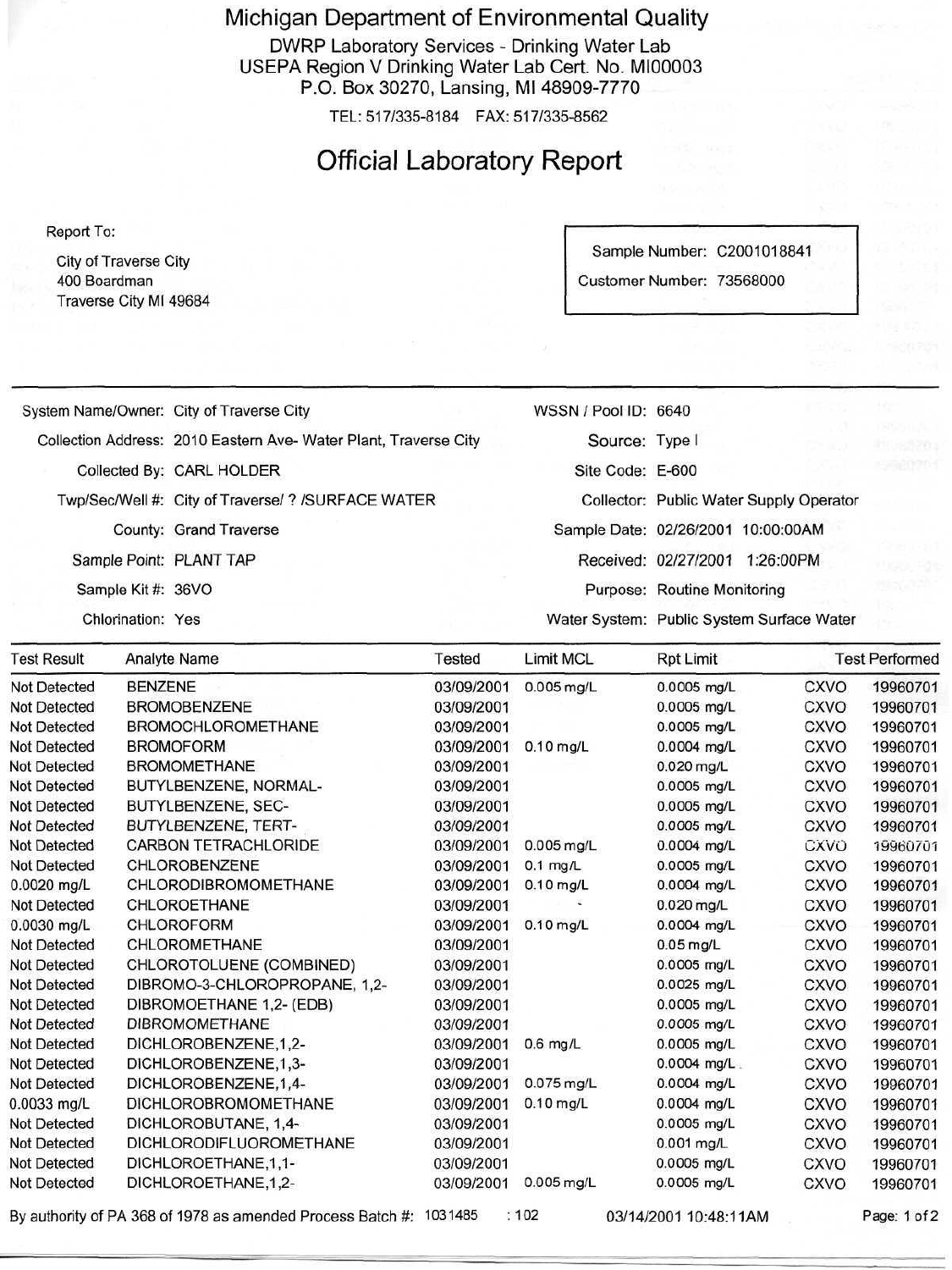### .igan Department of Environmental Quality ificial Laboratory Report

C2001018841 2010 Eastern Ave- Water Plant, Traverse City

03/14/2001

| <b>Test Result</b>  | <b>Analyte Name</b>            | Tested     | Limit MCL    | <b>Rpt Limit</b> |             | <b>Test Performed</b> |
|---------------------|--------------------------------|------------|--------------|------------------|-------------|-----------------------|
| Not Detected        | DICHLOROETHYLENE,1,1-          | 03/09/2001 | 0.007 mg/L   | 0.0005 mg/L      | <b>CXVO</b> | 19960701              |
| <b>Not Detected</b> | DICHLOROETHYLENE,1,2-CIS       | 03/09/2001 | $0.07$ mg/L  | 0.0004 mg/L      | <b>CXVO</b> | 19960701              |
| <b>Not Detected</b> | DICHLOROETHYLENE,1,2-TRANS     | 03/09/2001 | $0.1$ mg/L   | 0.0004 mg/L      | <b>CXVO</b> | 19960701              |
| Not Detected        | DICHLOROPROPANE, 1,2-          | 03/09/2001 | $0.005$ mg/L | 0.0004 mg/L      | <b>CXVO</b> | 19960701              |
| Not Detected        | DICHLOROPROPANE, 1, 3-         | 03/09/2001 |              | 0.001 mg/L       | <b>CXVO</b> | 19960701              |
| Not Detected        | DICHLOROPROPANE, 2, 2-         | 03/09/2001 |              | 0.001 mg/L       | <b>CXVO</b> | 19960701              |
| <b>Not Detected</b> | DICHLOROPROPENE, 1, 1-         | 03/09/2001 |              | 0.0005 mg/L      | CXVO        | 19960701              |
| <b>Not Detected</b> | DICHLOROPROPENE, 1, 3-CIS      | 03/09/2001 |              | 0.0005 mg/L      | <b>CXVO</b> | 19960701              |
| Not Detected        | DICHLOROPROPENE, 1, 3-TRANS    | 03/09/2001 |              | 0.0005 mg/L      | <b>CXVO</b> | 19960701              |
| <b>Not Detected</b> | ETHYLBENZENE                   | 03/09/2001 | $0.7$ mg/L   | 0.0005 mg/L      | <b>CXVO</b> | 19960701              |
| <b>Not Detected</b> | <b>FLUOROTRICHLOROMETHANE</b>  | 03/09/2001 |              | 0.001 mg/L       | CXVO        | 19960701              |
| <b>Not Detected</b> | <b>HEXACHLOROBUTADIENE</b>     | 03/09/2001 |              | 0.0005 mg/L      | <b>CXVO</b> | 19960701              |
| Not Detected        | <b>HEXACHLOROETHANE</b>        | 03/09/2001 |              | 0.0005 mg/L      | <b>CXVO</b> | 19960701              |
| <b>Not Detected</b> | <b>ISOPROPYL BENZENE</b>       | 03/09/2001 |              | 0.0005 mg/L      | <b>CXVO</b> | 19960701              |
| Not Detected        | ISOPROPYL TOLUENE, PARA-       | 03/09/2001 |              | 0.0005 mg/L      | <b>CXVO</b> | 19960701              |
| Not Detected        | METHYL ETHYL KETONE            | 03/09/2001 |              | 0.02 mg/L        | CXVO        | 19960701              |
| Not Detected        | METHYL ISOBUTYL KETONE         | 03/09/2001 |              | $0.02$ mg/L      | <b>CXVO</b> | 19960701              |
| Not Detected        | METHYL TERT-BUTYL ETHER        | 03/09/2001 |              | 0.001 mg/L       | CXVO        | 19960701              |
| Not Detected        | <b>METHYLENE CHLORIDE</b>      | 03/09/2001 | 0.005 mg/L   | 0.0006 mg/L      | <b>CXVO</b> | 19960701              |
| <b>Not Detected</b> | NAPHTHALENE                    | 03/09/2001 |              | 0.001 mg/L       | <b>CXVO</b> | 19960701              |
| <b>Not Detected</b> | NITROBENZENE                   | 03/09/2001 |              | 0.01 mg/L        | CXVO        | 19960701              |
| Not Detected        | PROPYLBENZENE, NORMAL-         | 03/09/2001 |              | 0.0005 mg/L      | CXVO        | 19960701              |
| Not Detected        | <b>STYRENE</b>                 | 03/09/2001 | $0.1$ mg/L   | 0.0005 mg/L      | <b>CXVO</b> | 19960701              |
| <b>Not Detected</b> | TETRACHLOROETHANE, 1, 1, 1, 2- | 03/09/2001 |              | 0.0005 mg/L      | <b>CXVO</b> | 19960701              |
| <b>Not Detected</b> | TETRACHLOROETHANE, 1, 1, 2, 2- | 03/09/2001 |              | 0.0005 mg/L      | <b>CXVO</b> | 19960701              |
| Not Detected        | TETRACHLOROETHYLENE            | 03/09/2001 | 0.005 mg/L   | 0.0004 mg/L      | <b>CXVO</b> | 19960701              |
| <b>Not Detected</b> | <b>TETRAHYDROFURAN</b>         | 03/09/2001 |              | 0.005 mg/L       | <b>CXVO</b> | 19960701              |
| Not Detected        | <b>TOLUENE</b>                 | 03/09/2001 | 1 mg/L       | 0.0005 mg/L      | CXVO        | 19960701              |
| 0.0083 mg/L         | TOTAL TRIHALOMETHANES          | 03/09/2001 | $0.10$ mg/L  | 0.0004 mg/L      | <b>CXVO</b> | 19960701              |
| Not Detected        | TRICHLOROBENZENE, 1, 2, 3-     | 03/09/2001 |              | 0.0005 mg/L      | <b>CXVO</b> | 19960701              |
| Not Detected        | TRICHLOROBENZENE, 1, 2, 4-     | 03/09/2001 | $0.07$ mg/L  | 0.0005 mg/L      | <b>CXVO</b> | 19960701              |
| Not Detected        | TRICHLOROETHANE, 1, 1, 1-      | 03/09/2001 | $0.2$ mg/L   | 0.0004 mg/L      | <b>CXVO</b> | 19960701              |
| <b>Not Detected</b> | TRICHLOROETHANE, 1, 1, 2-      | 03/09/2001 | 0.005 mg/L   | 0.0005 mg/L      | CXVO        | 19960701              |
| <b>Not Detected</b> | <b>TRICHLOROETHYLENE</b>       | 03/09/2001 | $0.005$ mg/L | 0.0004 mg/L      | <b>CXVO</b> | 19960701              |
| <b>Not Detected</b> | TRICHLOROPROPANE, 1, 2, 3-     | 03/09/2001 |              | 0.0005 mg/L      | <b>CXVO</b> | 19960701              |
| <b>Not Detected</b> | TRIMETHYLBENZENE, 1, 2, 4-     | 03/09/2001 |              | 0.0005 mg/L      | <b>CXVO</b> | 19960701              |
| Not Detected        | TRIMETHYLBENZENE, 1, 3, 5-     | 03/09/2001 |              | 0.0005 mg/L      | CXVO        | 19960701              |
| Not Detected        | <b>VINYL CHLORIDE</b>          | 03/09/2001 | $0.002$ mg/L | 0.0005 mg/L      | CXVC        | 19980701              |
| Not Detected        | XYLENE, ORTHO-                 | 03/09/2001 | 10 mg/L      | 0.0005 mg/L      | <b>CXVO</b> | 19960701              |
| <b>Not Detected</b> | XYLENE, META-& PARA-           | 03/09/2001 | $10$ mg/L    | 0.0005 mg/L      | <b>CXVO</b> | 19960701              |

03/09/2001 10 mg/L

Lab Comments:

Not Detected



XYLENES (TOTAL)

 $:102$ 

03/14/2001 10:48:11AM

0.0005 mg/L

CXVO

19960701